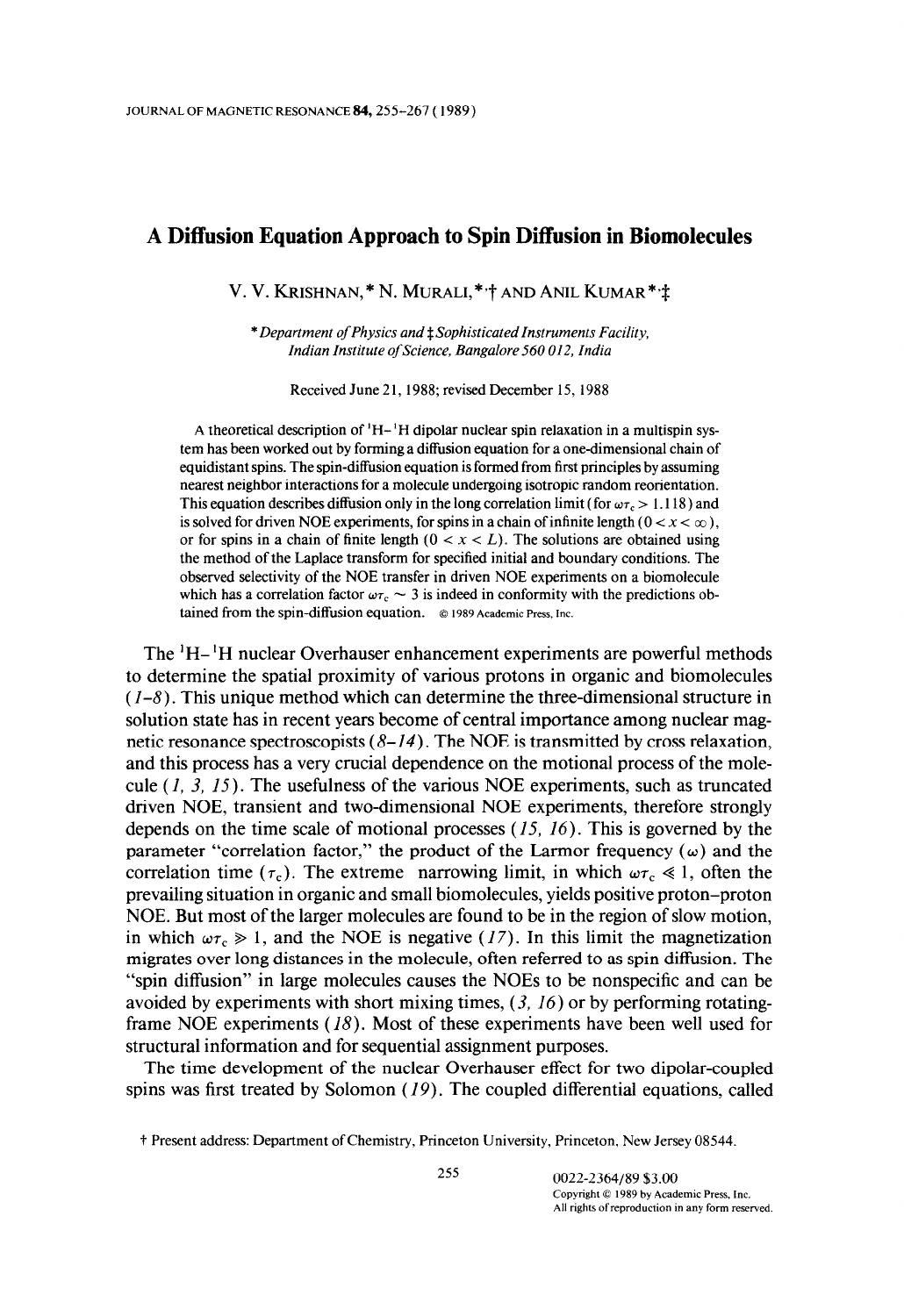the Solomon equations, were solved by Noggle and Schirmer for different initial conditions for two-spin systems and for higher-order spin systems, by neglecting the cross correlation between different dipolar pairs  $(1)$ . Even though these generalized equations and their solutions were well known  $(20, 21)$ , the implications of these solutions under the long correlation-time limit were brought out by Kalk and Berendsen (22)) and the importance of this limit was discussed with a special emphasis on proteins. Errors that could have changed the conclusions derived from the experiments without taking care of the multispin effects have been pointed out (22-24). Approaches yielding solutions of generalized Solomon's equations are, in general, appropriate to the multispin NOE problem. Two other approaches to calculations of multispin NOE effects, both based on the methods of normal mode coordinates  $(25)$ , have been proposed  $(26)$ , and the kinetics of magnetization diffusion using these approaches was demonstrated  $(27)$ . The effect of strong J couplings on the NOE experiments has been treated recently  $(28)$ . On the other hand, conclusions were derived for spin diffusion in the long correlation-time limit by explicit calculations of NOE in three-spin systems (29). Williamson *et al.* recently simulated the NOE effects of a macromolecule of about 200 spins by numerically integrating the generalized Solomon equations  $(30)$ . The results from the multispin calculations explain well the behavior of cross relaxation among the spins for proteins  $(31, 32)$  as well as for nucleic acids  $(8)$ . This magnetization transport process in biological macromolecules resembles a diffusive process and justifies the name "spin diffusion"  $(2-18, 21-24, 21)$  $26-34$ ), but uses no diffusion equation. In this paper we have adopted the approach of forming a diffusion equation to explain the transport of magnetization in biological macromolecules.

Before discussing the formation of the diffusion equation it may be appropriate to distinguish spin diffusion in solids and in macromolecules in solution. In solids the spin diffusion is caused by the energy-conserving flip-flop term of a *time-independent* dipolar interaction. The magnetization thus diffuses over the length of a single crystal or the length of a crystallite in a polycrystalline substance. This process of spatial diffusion of magnetization is well known from the days of its introduction by Bloembergen  $(35-39)$ . On the other hand, in biological macromolecules in solution, due to rapid tumbling, the dipolar interaction becomes *time dependent*, is averaged to zero in the first order giving rise to a high-resolution NMR spectrum, and contributes in second order to relaxation  $(39, 40)$ . The flip-flop term in the dipolar *relaxation* then causes transfer of magnetization from one spin to another through the length of the molecule. This transfer of magnetization is monitored in the NOE experiments as spectral diffusion. The flip-flop terms in such cases conserve energy to a large extent, needing only the amount of energy equal to the difference in frequencies of the two spins.

In order to study spin diffusion in biomolecules, we form a diffusion equation for a dipolar-relaxation-coupled one-dimensional chain of equidistant spins. This spindiffusion equation is solved for driven NOE experiments yielding analytical solutions for the infinite or finite length of the chain. These solutions explain well the observed results.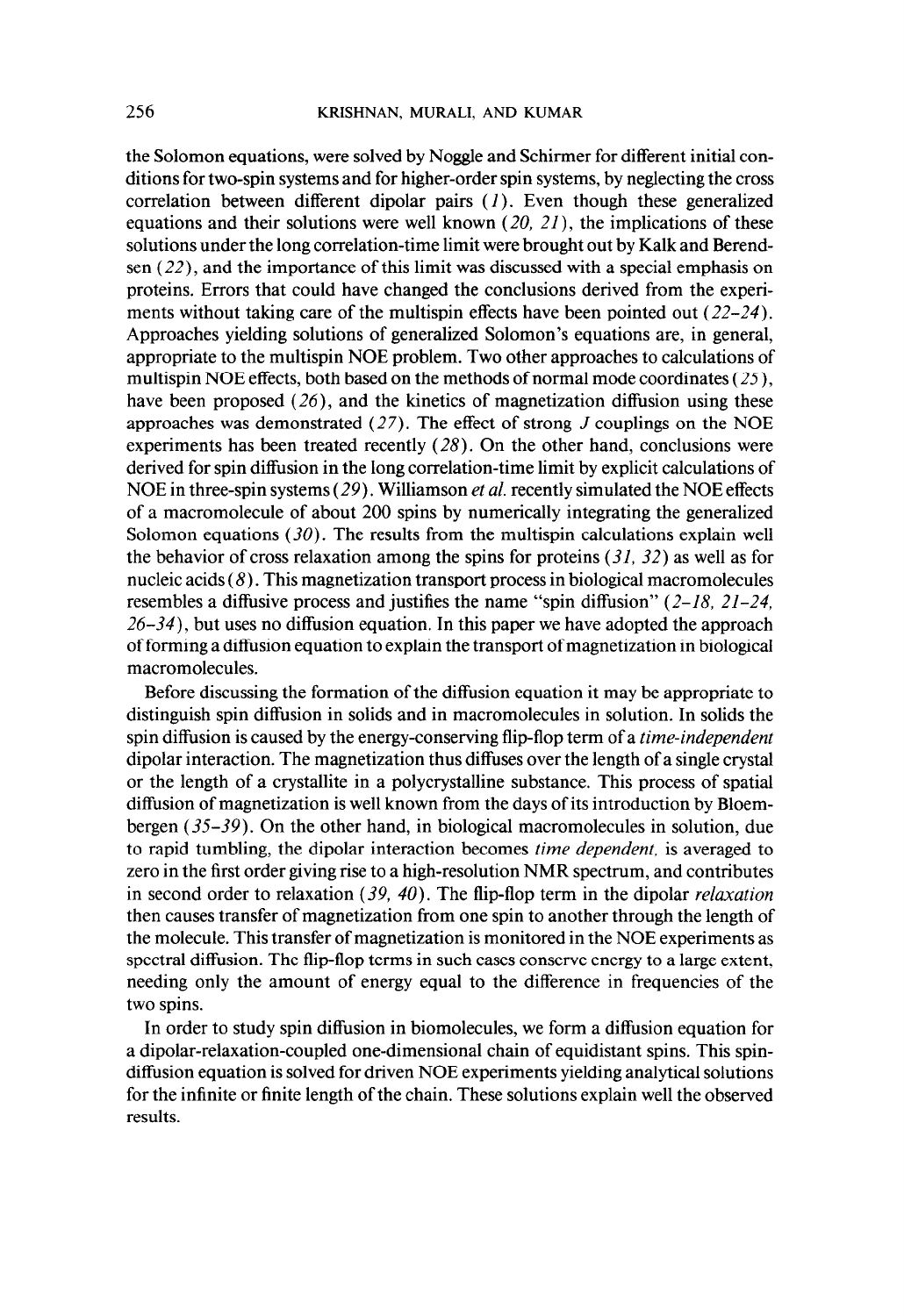

FIG. 1. Schematic energy level description of spins (each spin- $\frac{1}{2}$ ) in a one-dimensional chain.  $W_0$  represents the mutual flip-flop term in which, for example, the spin at x goes up and the spin at  $x + a$  comes down or vice versa, and thus is multiplied by the deviation of populations  $n_+(x)$  and  $n_-(x + a)$ .  $W_2$ represents simultaneous upward (or downward) flip of the pairs of spins, for example, at x and  $x + a$ , and thus is multiplied by the deviation of populations  $n_+(x)$  and  $n_+(x + a)$ . W<sub>I</sub> represents the transition probability for a single spin transition and should be counted twice for each pair of spins. Equation [ 1 ] has been derived from detailed balance of a three-spin energy level diagram but can as well be written using the above arguments.

#### SPIN-DIFFUSION EQUATION

We consider a one-dimensional chain of spin- $\frac{1}{2}$  nuclei separated by an interval a, and dipolar-relaxation coupled among themselves. A single sequential chain of protons is assumed such that each proton interacts with its nearest neighbors and negligibly with remote protons. Furthermore the cross correlation between various dipolar interactions, which has been shown to have negligible influence on NOE in biomolecules  $(41, 42)$ , is neglected. The spatial coordinates for these spins along one dimension have positions ...  $x - a$ ,  $x$ ,  $x + a$ , ... The rate of change of deviation of populations from equilibrium  $n_+(x, t)$  of lower energy level of the spin at coordinate x at any time  $t$  (Fig. 1) can be written as (19, 39, 40)

$$
\frac{\partial n_{+}(x,t)}{\partial t} = -2n_{+}(x,t)W_{1} + 2n_{-}(x,t)W_{1} - n_{+}(x,t)n_{-}(x+a,t)W_{0}
$$
  
+  $n_{-}(x,t)n_{+}(x+a,t)W_{0} - n_{+}(x,t)n_{-}(x-a,t)W_{0}$   
+  $n_{-}(x,t)n_{+}(x-a,t)W_{0} - n_{+}(x,t)n_{+}(x+a,t)W_{2}$   
+  $n_{-}(x,t)n_{-}(x+a,t)W_{2} - n_{+}(x,t)n_{+}(x-a,t)W_{2} + n_{-}(x,t)n_{-}(x-a,t)W_{2},$  [1]

where  $W_0$ ,  $W_1$ , and  $W_2$  are, respectively, the transition probabilities of zero-, single,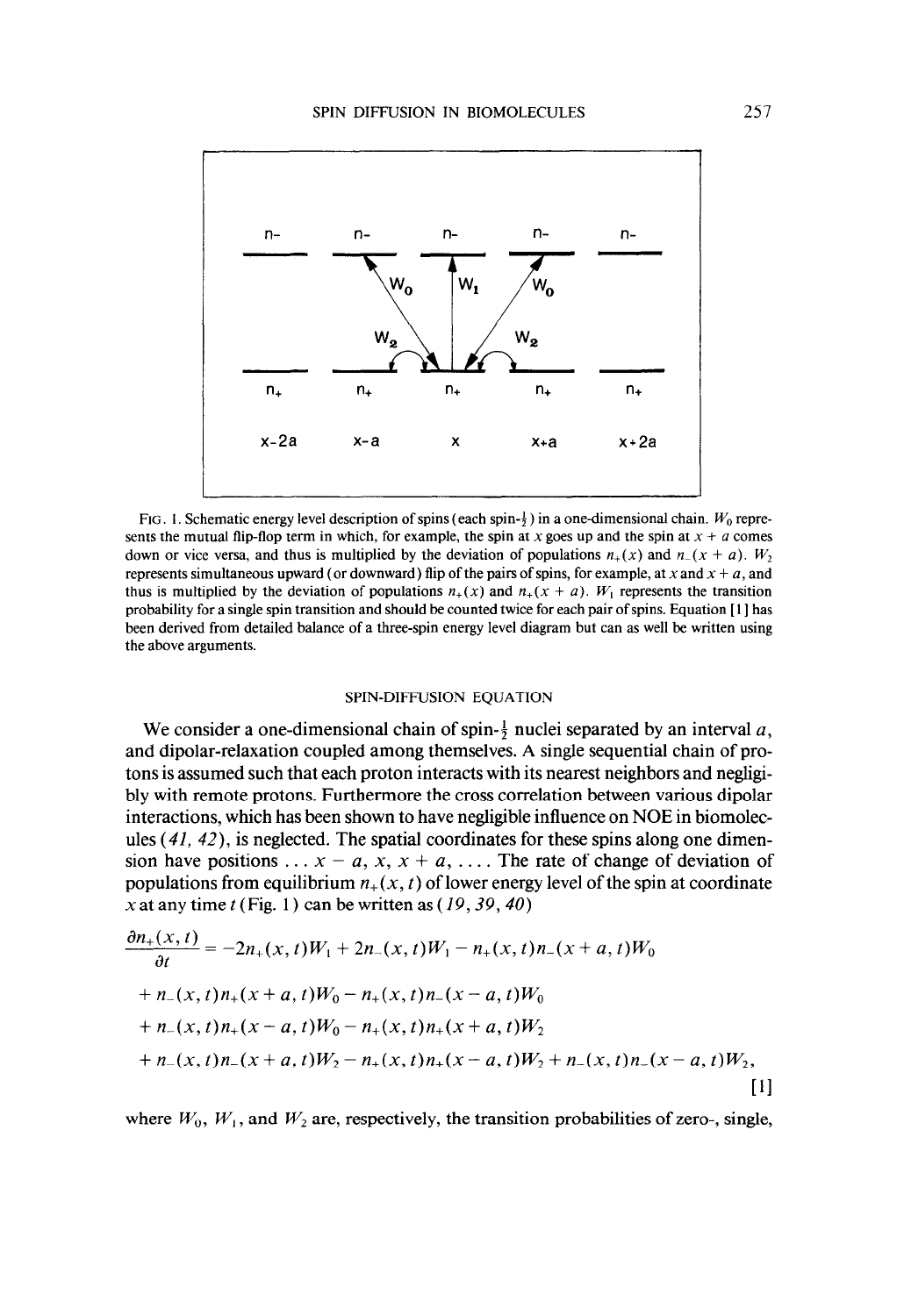and double-quantum transitions for a two-spin- $\frac{1}{2}$  system which for the dipole-dipole interaction with isotropic rotational correlation time ( $\tau_c$ ) are obtained as (39, 40)

$$
W_0 = \frac{1}{10} \frac{\gamma^4 \hbar^2}{a^6} \left\{ \frac{\tau_c}{1 + (\omega_x - \omega_{x \pm a})^2 \tau_c^2} \right\}
$$
  
\n
$$
W_1 = \frac{3}{20} \frac{\gamma^4 \hbar^2}{a^6} \left\{ \frac{\tau_c}{1 + (\omega_x)^2 \tau_c^2} \right\}
$$
  
\n
$$
W_2 = \frac{3}{5} \frac{\gamma^4 \hbar^2}{a^6} \left\{ \frac{\tau_c}{1 + (\omega_x + \omega_{x \pm a})^2 \tau_c^2} \right\}.
$$
\n[2]

For homonuclear spin systems  $W_0 = W_0(x, x + a) \approx W_0(x, x - a)$ , and  $W_2 = W_2(x, x - a)$  $x+a \geq W_2(x, x-a)$ .

Writing similar equations for  $n_{-}(x, t)$  and taking the difference, the deviation of magnetization from equilibrium at time  $t$  of the spin at coordinate  $x$  can be written, neglecting quadratic terms, as,

$$
\frac{\partial}{\partial t}\chi(x,t) = -2\rho[\chi(x,t)] - \sigma[\chi(x-a,t)] - \sigma[\chi(x+a,t)],\tag{3}
$$

where  $\chi(x, t) = [n_+(x, t) - n_-(x, t)]$  and  $\rho$  and  $\sigma$  are given by

$$
\rho = W_0 + 2W_1 + W_2 \quad \text{and} \quad \sigma = W_2 - W_0. \tag{4}
$$

Equation [3] is also obtained from the generalized Solomon equations (1, 22) by substitution of the relaxation parameters appropriate for the above model. Expanding  $x(x + a, t)$  and  $x(x - a, t)$  about x in Taylor series yields

$$
\chi(x+a,t) = \chi(x,t) + \frac{a}{1!} \frac{\partial}{\partial x} \chi(x,t) + \frac{a^2}{2!} \frac{\partial^2}{\partial x^2} \chi(x,t) + \cdots,
$$
  

$$
\chi(x-a,t) = \chi(x,t) - \frac{a}{1!} \frac{\partial}{\partial x} \chi(x,t) + \frac{a^2}{2!} \frac{\partial^2}{\partial x^2} \chi(x,t) - \cdots.
$$
 [5]

When Eqs. [5] are substituted in Eq. [3], the odd derivatives of  $\chi(x, t)$  cancel. Truncating the Taylor expansions to second derivatives yields for Eq. [ 3 ]

$$
\frac{\partial}{\partial t}\chi(x,t) = -2\rho[\chi(x,t)] - \sigma\left(2\chi(x,t) + \frac{2a^2}{2!}\frac{\partial^2}{\partial x^2}\chi(x,t)\right),\tag{6}
$$

$$
\frac{\partial}{\partial t}\chi(x,t) = -2(\rho + \sigma)\chi(x,t) + D\frac{\partial^2}{\partial x^2}\chi(x,t),
$$
 [7]

where  $D = -\sigma a^2$ .

Equation [ 71 has the well-known form of a homogeneous one-dimensional diffusion equation with D as the diffusion coefficient. The first term on the right hand side represents dissipation of magnetization and describes the self-relaxation of the spin at x. This equation describes diffusion only for positive values of  $D$ , which is obtained for negative values of  $\sigma$ . The cross-relaxation coefficient  $\sigma$  is a function of  $\omega_{\tau_c}$  and varies from a positive value of  $0.5(\gamma^4 h^2 \tau_c/a^6)$  for  $\omega \tau_c \ll 1$  to a negative value of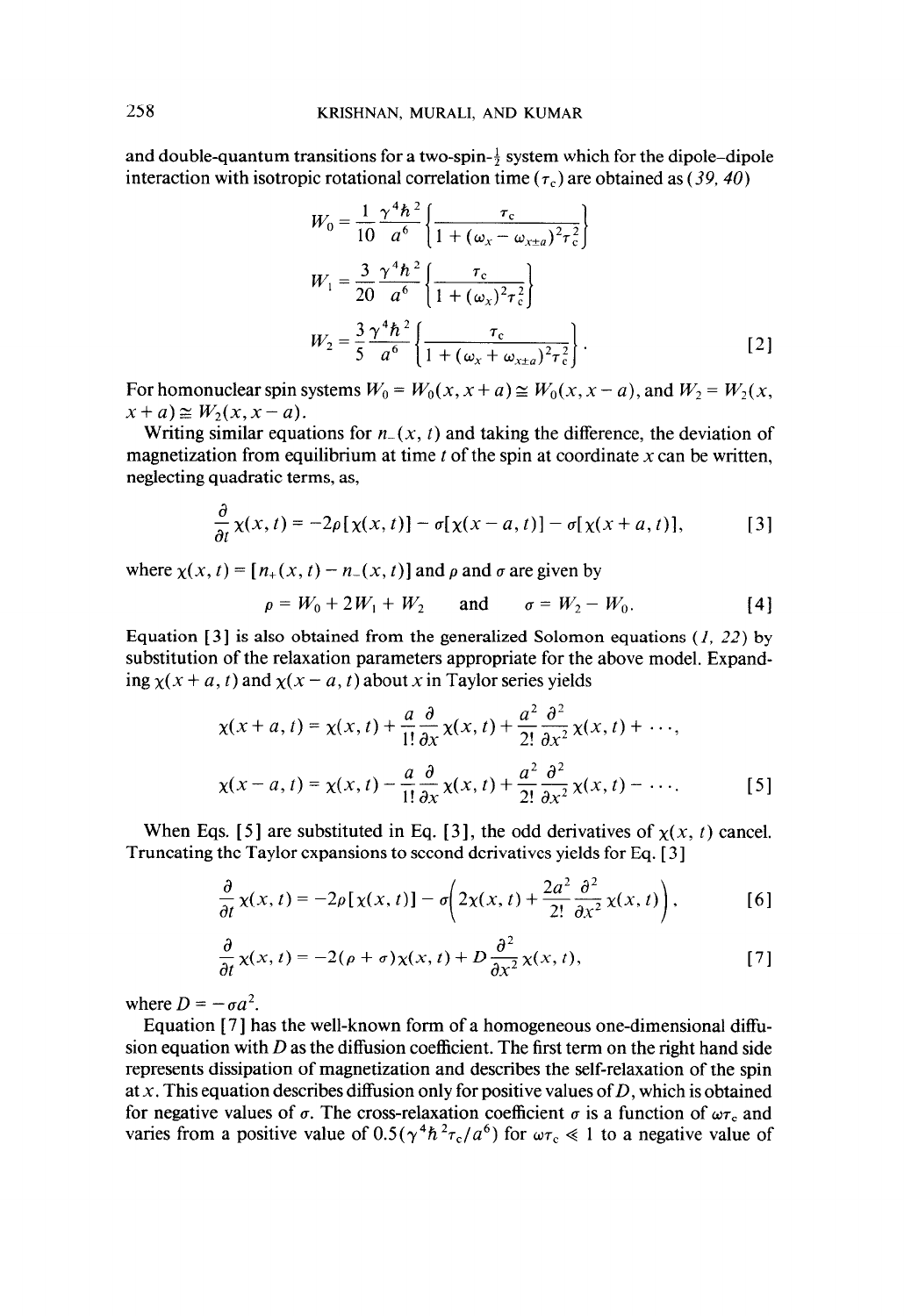$-0.1(\gamma^4 h^2 \tau_c/a^6)$  for  $\omega \tau_c \gg 1$ , crossing zero at  $\omega \tau_c = 1.118$ . Thus, as is well known, spin diffusion in biomolecules can be described only in the slow motion limit, for  $\omega_{\tau}$ ,  $> 1.118.$ 

In order to obtain a solution of Eq.  $[7]$ , the exponential time dependence arising from the damping term is removed by the substitution

$$
\chi(x,t) = u(x,t)e^{-2(\rho+\sigma)t}.\tag{8}
$$

Equation  $[7]$  reduces to

$$
\frac{\partial}{\partial t} u(x, t) = D \frac{\partial^2}{\partial x^2} u(x, t).
$$
 [9]

This is the general form of the diffusion equation and its solutions are discussed in the following section.

### DRIVEN NUCLEAR OVERHAUSER EFFECTS

Driven NOE experiments are often used for structural and conformational aspects of proteins and nucleic acids  $(1, 3)$ . In driven NOE experiments, a particular spin is saturated by selective irradiation and the NOE is monitored as a function of the irradiation time  $\tau$ , during which a steady state is reached between the irradiation and the relaxation. Truncated driven NOE experiments (TOE) which utilize a limited irradiation time  $\tau$  are often used for controlled spin diffusion (29). This section deals with solution of the spin-diffusion equation  $(Eq, [7])$  for such experiments. Let the spin at coordinate  $x = 0$  be irradiated and the NOE buildup on the other spins be monitored as a function of the irradiation time  $\tau$ . The solution of Eq. [9] in this case has been obtained using the method of the Laplace transform (44, 45). In all the experiments discussed in this section the common initial condition will be

$$
\chi(x, t) = 0, \qquad x > 0, \qquad t = 0,
$$
 [10]

since all spins except the perturbed spin at  $x = 0$  will be assumed to be in equilibrium at  $t = 0$ . If L is the length of the one-dimensional chain, the boundary conditions, in general, can be stated as

$$
\chi(x, t) = \psi_0(t), \qquad x = 0, \qquad t > 0,
$$
  

$$
\chi(x, t) = \psi_L(t), \qquad x = L, \qquad t > 0.
$$
 [11]

The substitution (Eq. [8]) leaves the initial condition unchanged, that is,

$$
u = \chi(x, t)e^{2(\rho + \sigma)t} = 0, \qquad x > 0, \qquad t = 0,
$$
 [12]

and the boundary conditions (Eq. [ 111) become

$$
u(x, t) = \psi_0(t)e^{2(\rho + \sigma)t} = \phi_0(t), \qquad x = 0, \qquad t > 0,
$$
 [13]a

$$
u(x, t) = \psi_L(t) e^{2(\rho + \sigma)t} = \phi_L(t), \qquad x = 0, \qquad t > 0.
$$
 [13]b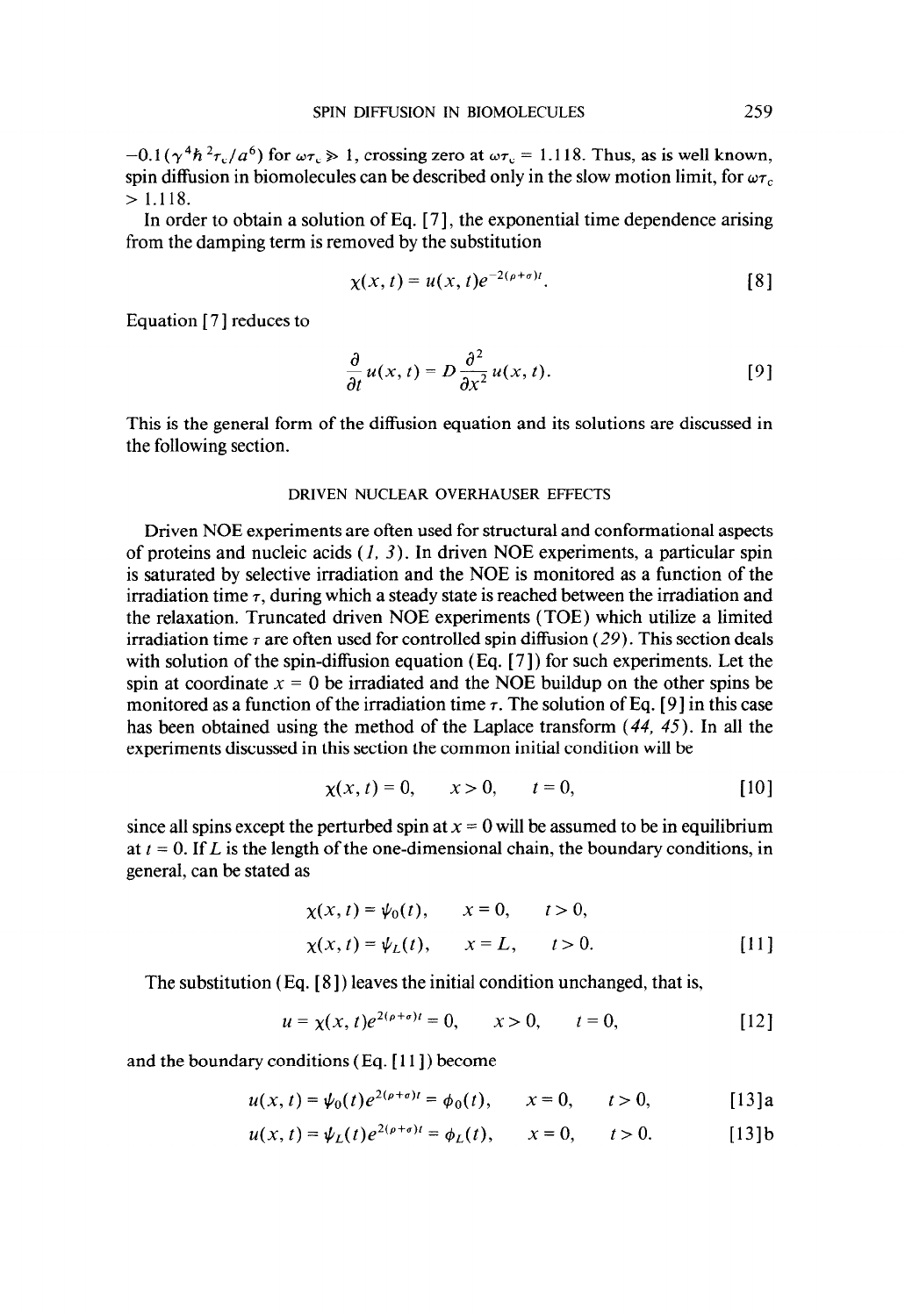Taking the Laplace transform of Eq. [9], by multiplying both sides by  $e^{-pt}$ , integrating from 0 to  $\infty$ , and using the initial condition (Eq. [12]), one obtains

$$
\int_0^\infty u(x,t)e^{-pt}(p)\partial t = D\frac{\partial^2}{\partial x^2}\int_0^\infty u(x,t)e^{-pt}\partial t.
$$
 [14]

With the notation

$$
\bar{u} = \int_0^\infty u(x, t) e^{-\rho t} dt, \qquad [15]
$$

Eq. [14] becomes

$$
p\overline{u}(x) = D\frac{\partial^2}{\partial x^2}\overline{u}(x).
$$
 [16]

The boundary conditions (Eq. [ 13 ] ) in the Laplace domain become

$$
\overline{u}(x) = \overline{\phi}_0, \qquad x = 0,
$$
  

$$
\overline{u}(x) = \overline{\phi}_L, \qquad x = L,
$$
 [17]

where  $\phi_0$  and  $\phi_L$  are the Laplace transforms of  $\phi_0(t)$  and  $\phi_L(t)$ , respectively. Equation  $[16]$  can be rewritten as

$$
\frac{\partial^2}{\partial x^2} \overline{u}(x) - q^2 \overline{u}(x) = 0, \qquad [18]
$$

where  $q^2 = p/D$ . Equation [18] has the general solution

$$
\overline{u}(x) = k_1 e^{ax} + k_2 e^{-ax}, \qquad [19]
$$

where  $k_1$  and  $k_2$  are the constants to be determined from the boundary conditions. The quantity  $\overline{u}(x)$  is converted into  $u(x, t)$  by taking the inverse Laplace transform, which in turn will give the deviation of magnetization  $\chi(x, t)$  and describes the manner in which a nonequilibrium magnetization will propagate along the chain and can be used for interpretation of various types of difference NOE experiments.

Infinite chain of spins. In driven NOE experiments, although not strictly valid, it is often assumed that the irradiated spin is instantaneously saturated leading to the boundary condition for the spin at  $x = 0$  as

$$
\chi(x, t) = \psi_0 = -I_z^0, \qquad x = 0, \qquad t > 0,
$$

or

$$
\overline{u}(x) = \phi_0, \qquad x = 0, \qquad [20]
$$

where  $\overline{\phi}_0$  is the Laplace transform of  $\psi_0 \exp[2(\rho + \sigma)t]$ . Since u and  $\overline{u}$  should be bounded as x tends to  $\infty$ , Eq. [19] retains only one term, namely

$$
\bar{u}(x) = k_2 e^{-qx}.
$$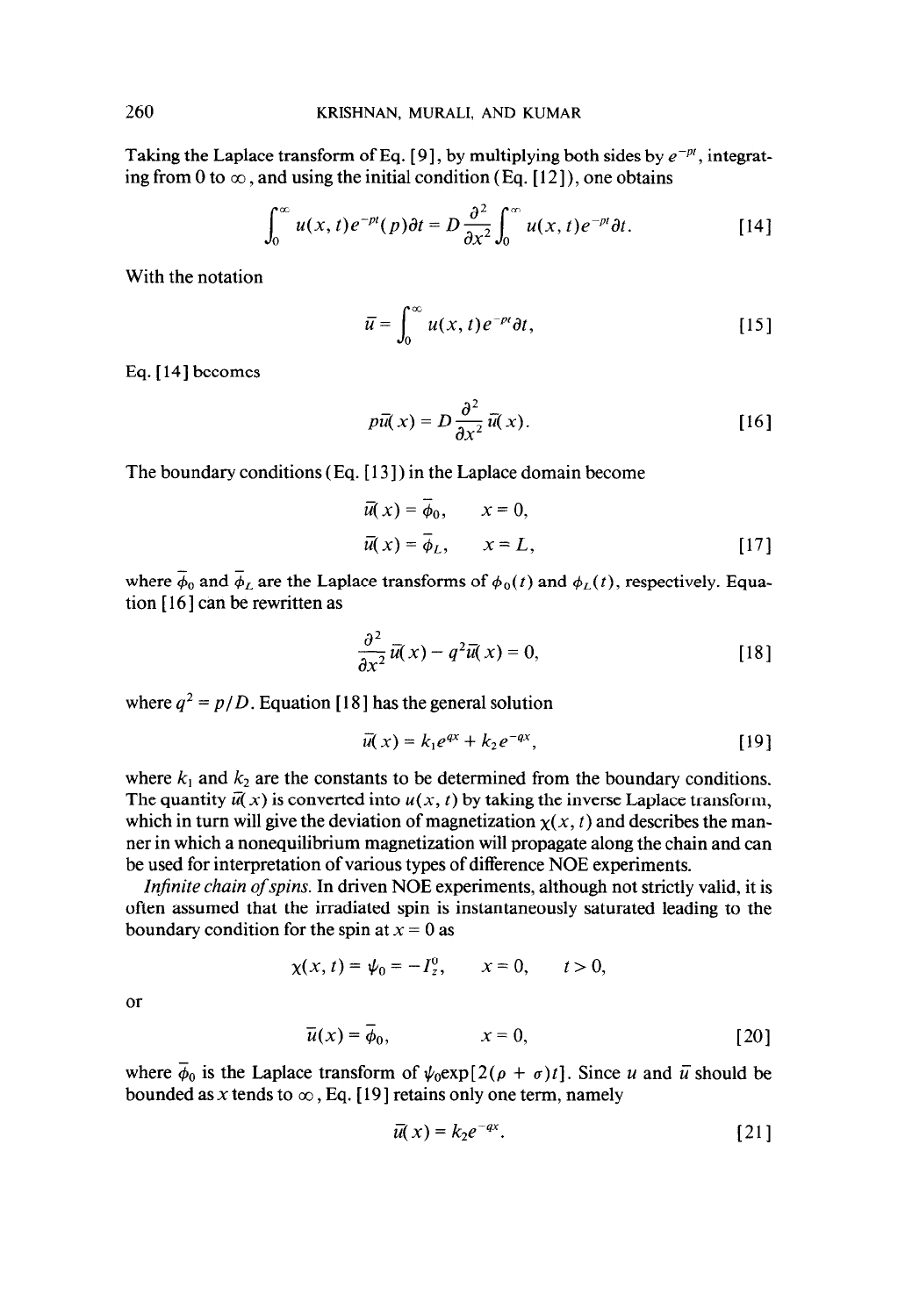

FIG. 2. The plot of NOE ( $\eta$ ) in driven NOE experiments for the spins at  $x = a$ , 2a, and 3a, in the infinite  $(n = 1, 2, \text{and } 3)$  and the finite  $(n = 1', 2', \text{and } 3')$  cases as a function of the irradiation time when the spin at  $x = 0$  is saturated. The parameters used are  $a = 2 \text{ Å}$ ,  $\omega = 270 \text{ MHz}$ , and  $\omega \tau_c = 10$  and the length of the chain in the finite case,  $L = 5a$ , with the end spin held at thermal equilibrium.

Using the above boundary condition (Eq. [20]) one obtains  $k_2 = \overline{\phi}_0$  and  $\overline{u}(x)$  as

$$
\bar{u}(x) = \frac{-I_z^0}{[p - 2(\rho + \sigma)]} e^{-qx}.
$$
 [22]

Taking the inverse Laplace transform  $(44-46)$  of Eq. [22] and using Eq. [8] the solution  $\chi(x, t)$  is given by

$$
\chi(x,t) = -\frac{1}{2}I_2^0 \left[ \exp\left\{-x\left(\frac{2(\rho+\sigma)}{D}\right)^{1/2}\right\} \text{Erfc}\left\{\frac{x}{2(Dt)^{1/2}} - [2(\rho+\sigma)t]^{1/2}\right\} + \exp\left\{x\left(\frac{2(\rho+\sigma)}{D}\right)^{1/2}\right\} \text{Erfc}\left\{\frac{x}{2(Dt)^{1/2}} + [2(\rho+\sigma)t]^{1/2}\right\}\right], \quad [23]
$$

where Erfc is the error-function complement. (The definition and some properties of the error function and the error-function complement are given for ready reference in the Appendix.) Equation [23] describes the NOE at time t at any point x in the chain of infinite length. For t tending to  $\infty$  and for finite values of x (since Erfc( $\infty$ )  $= 0$  and Erfc( $-\infty$ ) = 2), Eq. [23] yields a steady-state value given by

$$
\chi(x,t)|_{t\to\infty} = -I_2^0 \exp(-x[2(\rho+\sigma)/D]^{1/2}).
$$
 [24]

For small values of  $t$ , on the other hand, the first term in the error-function argument dominates and yields

$$
\chi(x,t)|_{t\to 0} = -I_z^0 \cosh(x[2(\rho+\sigma)/D]^{1/2}) \text{Erf}\{x/2(Dt)^{1/2}\}.
$$
 [25]

This equation describes the initial build-up rate of magnetization as a function of  $x$ . Both the steady-state value and the initial rate depend on x, a,  $\omega$ , and  $\omega \tau_c$ . Figure 2 shows the transfer of magnetization ( $\chi(x, t)$  from Eq. [23]) to the spins at positions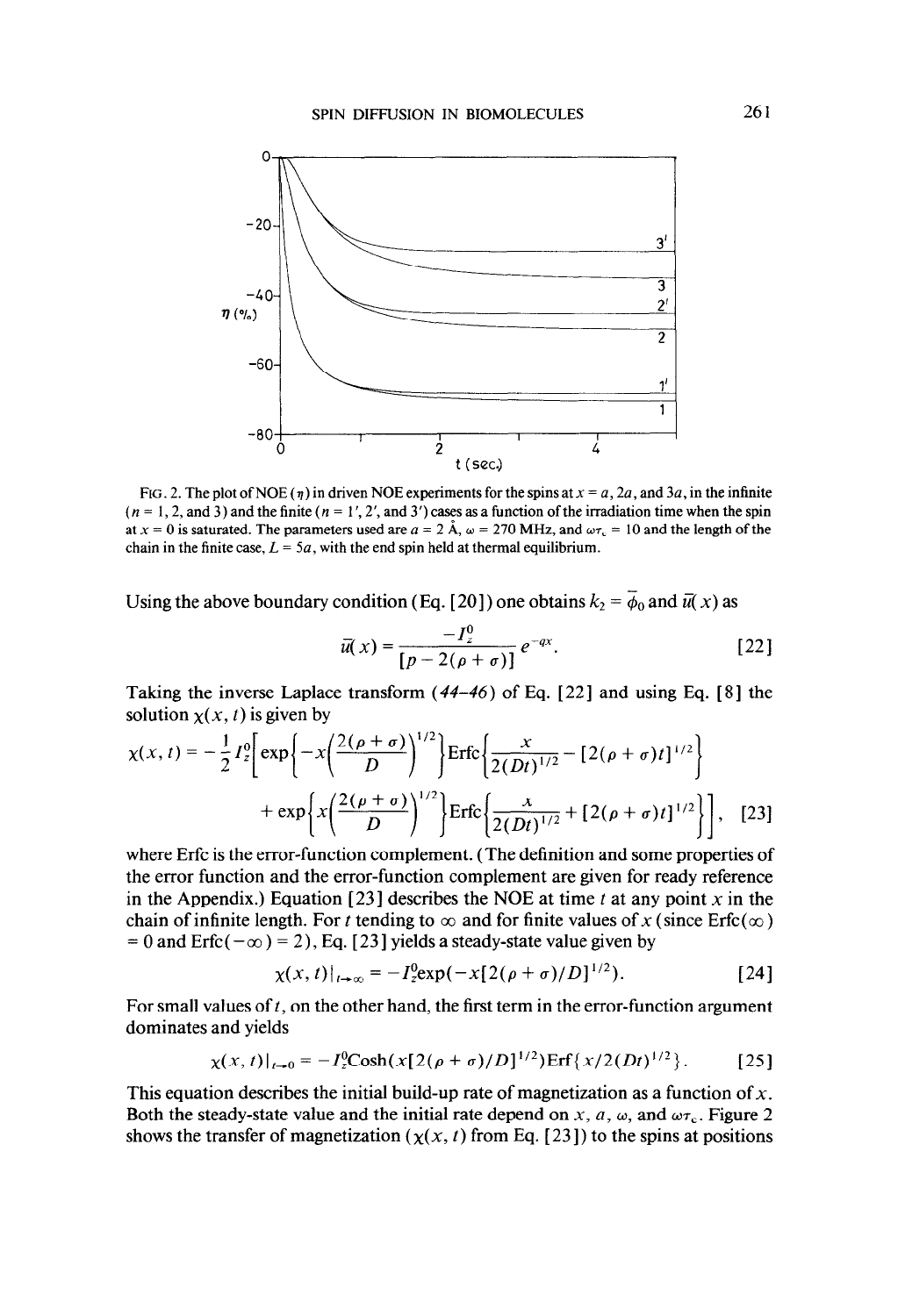

FIG. 3. The time development of  $\eta$  (Eq. [23]) in the TOE experiment for the spin at  $x = a$  ( $n = 1$ ) in the infinite length chain model for various correlation factors ( $\omega\tau_c = 2, 4, 8,$  and 16) with  $a = 2$  Å and  $\omega$  $= 270$  MHz

a, 2a, and 3a ( $n = 1, 2,$  and 3) from the irradiated spin as a function of the irradiation time t, for  $\omega = 270$  MHz and  $\omega \tau_c = 10$ . The variation of NOE ( $\eta$ ) with different values of  $\omega \tau_c$ , for  $x = a$ , is shown in Fig. 3. These results show that the magnetization diffuses to distant spins slowly and that the final magnetization is a function of the distance from the irradiated spin,  $\omega$  and  $\omega \tau_c$ . The steady-state values of NOE ( $\eta_{ss}$ ) for the spins at  $x = a$ , 2a, and 3a (n = 1, 2, and 3)( $x(x, t)$  from Eq. [24]) as a function of  $\omega\tau_c$  are given in Fig. 4. The results conform to the general expected behavior of NOE build-up and steady-state values.



FIG. 4. The variation of the steady-state value of  $\eta$  ( $\eta_{ss}$ ) in TOE experiments as a function of  $\omega\tau_c$  (Eq. [30]) for the spins at  $x = a$ , 2a, and 3a, for infinite chain ( $n = 1, 2$ , and 3) and finite chain ( $n = 1'$ , 2', and 3') models. The remaining parameters for this figure are the same as those in Fig. 2.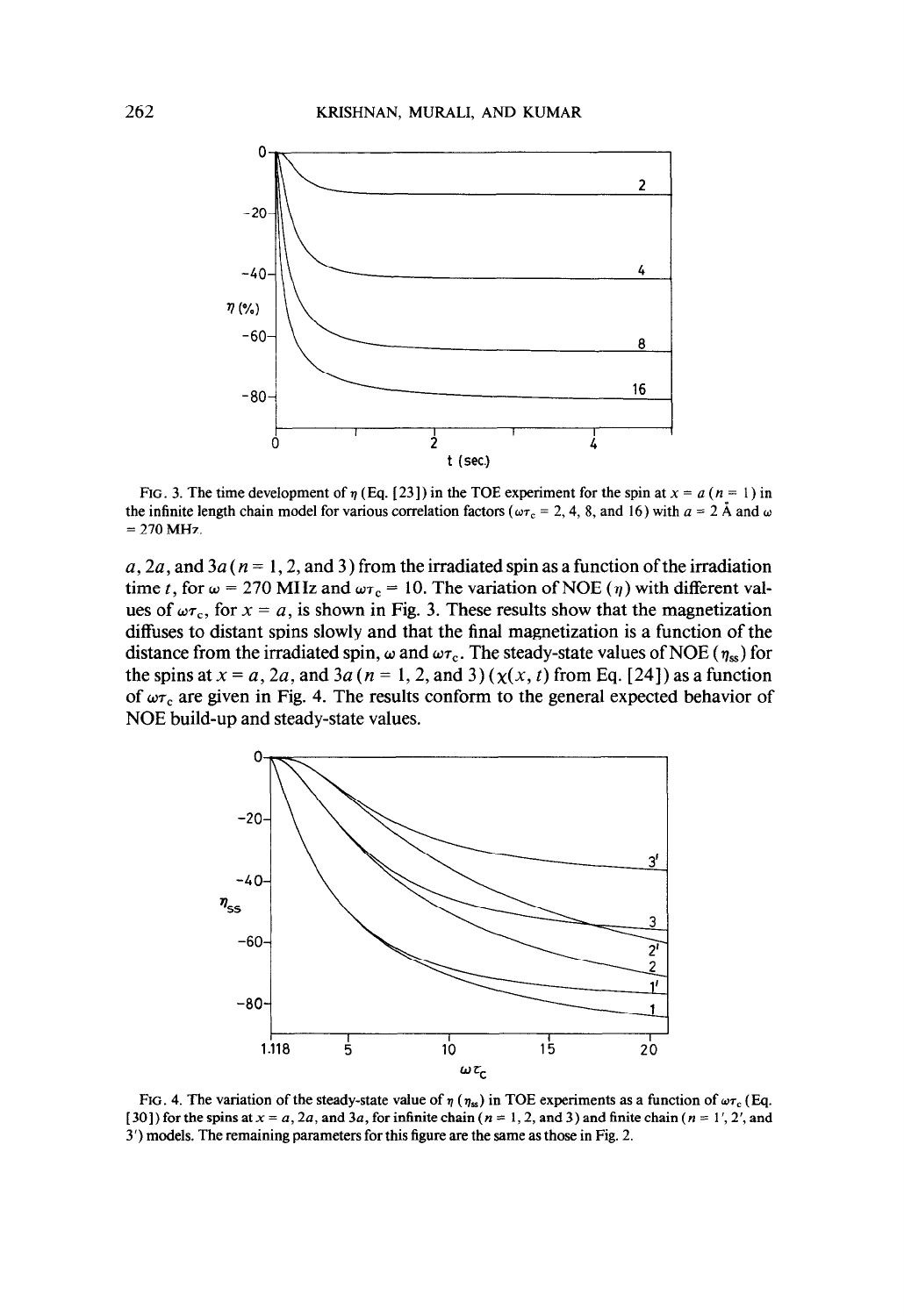Finite chain of spins. We consider a one-dimensional chain of finite length  $L$  with an interspin distance a. The solution of the spin-diffusion equation (Eq.  $[18]$ ) follows a procedure similar to that for the infinite chain except for the fact that the solution here depends also on the boundary condition at  $x = L$ . Using the boundary condition of Eq. [ 171, and the expansion

$$
[1-e^{-2qL}]=\sum_{n=0}^{\infty}e^{-2nqL},
$$

the general solution of Eq. [ 181, for the finite case, is obtained as

$$
\bar{u}(x) = [\bar{\phi}_L e^{-ql} - \bar{\phi}_0 e^{-2ql}] \sum_{n=0}^{\infty} e^{-2nql} e^{qx} + [\bar{\phi}_0 - \bar{\phi}_L e^{-ql}] \sum_{n=0}^{\infty} e^{-2nql} e^{-qx}. \quad [26]
$$

In the limit of L tending to  $\infty$ , the above solution reduces to Eqs. [22] of the infinite case.

Specific boundary condition at  $x = L$ . Further solution requires a specific condition for the spin at  $x = L$ . If it is assumed that the spin at  $x = L$  is partially saturated through transfer of NOE and attains a finite deviation of magnetization  $-\zeta_L$  exponentially at a rate  $\lambda$  given by

$$
\chi(L, t) = \psi_L(t) = -\zeta_L[1 - e^{-\lambda t}], \qquad t > 0,
$$
 [27]

the solution for the finite case is obtained as

$$
\overline{u}(x) = -\left(\frac{I_2^0}{p-\alpha}\right) \sum_{n=0}^{\infty} \left(e^{-qz_1} - e^{-qz_2}\right) + \left(\frac{\zeta_L}{p-(\alpha-\lambda)}\right) \sum_{n=0}^{\infty} \left(e^{-qz_3} - e^{-qz_4}\right) - \left(\frac{\zeta_L}{p-\alpha}\right) \sum_{n=0}^{\infty} \left(e^{-qz_3} - e^{-qz_4}\right), \quad [28]
$$

where  $\alpha = 2(\rho + \sigma)$ ;  $z_1 = 2nL + x$ ;  $z_2 = 2(n + 1)L - x$ ;  $z_3 = (2n + 1)L - x$ ; and  $z_4 = (2n + 1)L + x.$ 

The Laplace transform of Eq. [28] yields the general solution for the finite case (47). A particular solution assuming that the end spin remains at thermal equilibrium ( $\zeta_l = 0$ ) is obtained as

$$
\chi(x,t) = -\frac{I_{z}^{0}}{2} \sum_{n=0}^{\infty} \left[ \exp[-z_{1}(\alpha/D)^{1/2}] \text{Erfc} \left\{ \frac{z_{1}}{2(Dt)^{1/2}} - (\alpha t)^{1/2} \right\} + \exp[z_{1}(\alpha/D)^{1/2}] \text{Erfc} \left\{ \frac{z_{1}}{2(Dt)^{1/2}} + (\alpha t)^{1/2} \right\} - \exp[-z_{2}(\alpha/D)^{1/2}] \text{Erfc} \left\{ \frac{z_{2}}{2(Dt)^{1/2}} - (\alpha t)^{1/2} \right\} - \exp[z_{2}(\alpha/D)^{1/2}] \text{Erfc} \left\{ \frac{z_{2}}{2(Dt)^{1/2}} + (\alpha t)^{1/2} \right\} \right].
$$
 [29]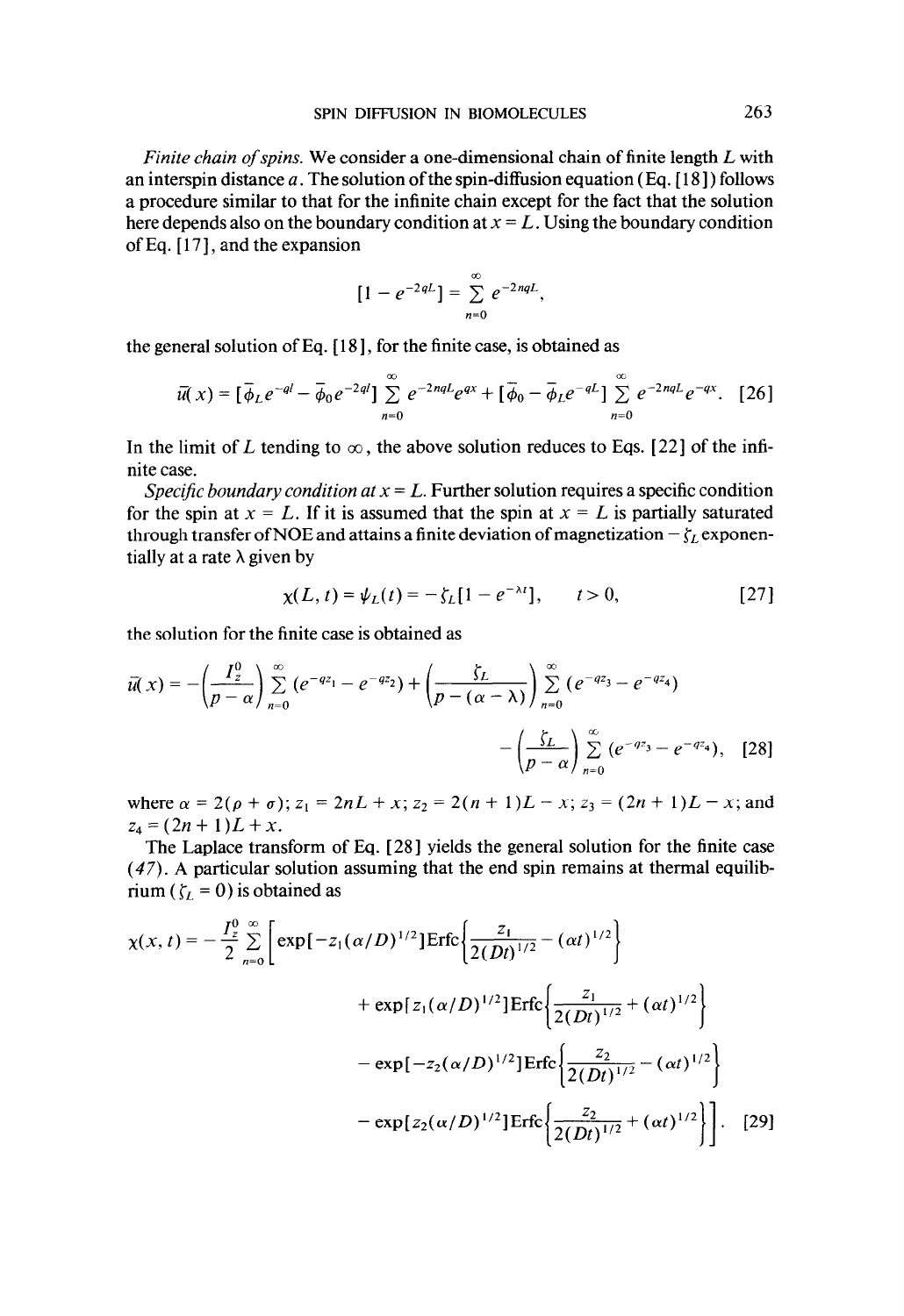The steady-state value of NOE for the spin at  $x$  (from Eq. (29)) is obtained as

$$
\chi(x, t)|_{t\to\infty} = -I_2^0 \sum_{n=0}^{\infty} (\exp(-z_3(\alpha/D)^{1/2}) - \exp(-z_1(\alpha/D)^{1/2})).
$$
 [30]

Figure 2 also shows the transfer of magnetization for the spins at  $x = a$ , 2a, and  $3a (n = 1', 2', and 3')$  in the finite case for  $L = 5a$  with the other parameters the same as those for the infinite case. The spin at  $x = a$  behaves almost identically for finite and infinite cases, while the effect on the farther spins, at  $x = 2a, 3a, \dots$  is progressively altered because of the finite dimension of the chain. The spins near the boundary have reduced NOE because of specific boundary condition of thermal equilibrium at  $L = 5a$ . For the infinite chain, the spin at  $5a$  has a finite NOE. Figure 4 also shows the plot of the variation of  $\eta_{ss}$  for the finite case (curves with the numbers primed). The difference between the finite and the infinite case is enhanced, along with the magnitude of the NOE, for larger values of  $\omega\tau_c$ .

#### EXPERIMENTAL

Truncated driven NOE experiments have been carried out at 270 MHz on the peptide

$$
\begin{array}{c}\n\text{Boc} - \text{Cys} - \text{Val} - \text{Val} - \text{Trp} - \text{OMe} \\
\text{Boc} - \text{Cys} - \text{Val} - \text{Val} - \text{Trp} - \text{OMe}\n\end{array}
$$

(where Boc is t-butyloxycarbonyl and OMe is methyl ester). This peptide has been shown to be entirely in antiparallel  $\beta$ -sheet conformation under the solvent condition used in the experiments described here (48). Data corresponding to the irradiation of the Val(3) NH with the NOE monitored on the Val(2)  $C^{\alpha}H$ , Val(3)  $C^{\alpha}H$ , and Val(3)  $C<sup>\beta</sup>H$  protons is given in Fig. 5. Since this molecule is in extended structure with the NH<sub>i</sub>-C<sub>i-1</sub>H distance about 2.2 Å (49), the NOE has been calculated using the interspin distance  $a = 2.2$  Å. The magnetization in addition to traveling along the main chain also migrates to side chains and to other relaxation processes. These have been included here as an ad hoc leakage term *l* added to  $\rho$ . Similar leakage terms have been added in the analysis of NOE data by other methods  $(1, 43)$ . The calculated NOE using  $a = 2.2$  Å and  $\omega \tau_c = 2.5$  is also plotted in Fig. 5. While the calculated curves fit the experimental behavior quite well, it may be mentioned that this fit is not unique and should be taken as qualitative.

# **CONCLUSIONS**

Starting from first principles we have shown that spin diffusion in a biomolecule can indeed be described by a diffusion equation for  $\omega \tau_c > 1.118$  for a one-dimensional chain of spins having interspin distance a and retaining only the nearest neighbor interactions. Solutions of the spin-diffusion equation have been obtained for the driven NOE experiments by considering appropriate initial and boundary conditions. The solutions describe the known experimental features in a systematic manner.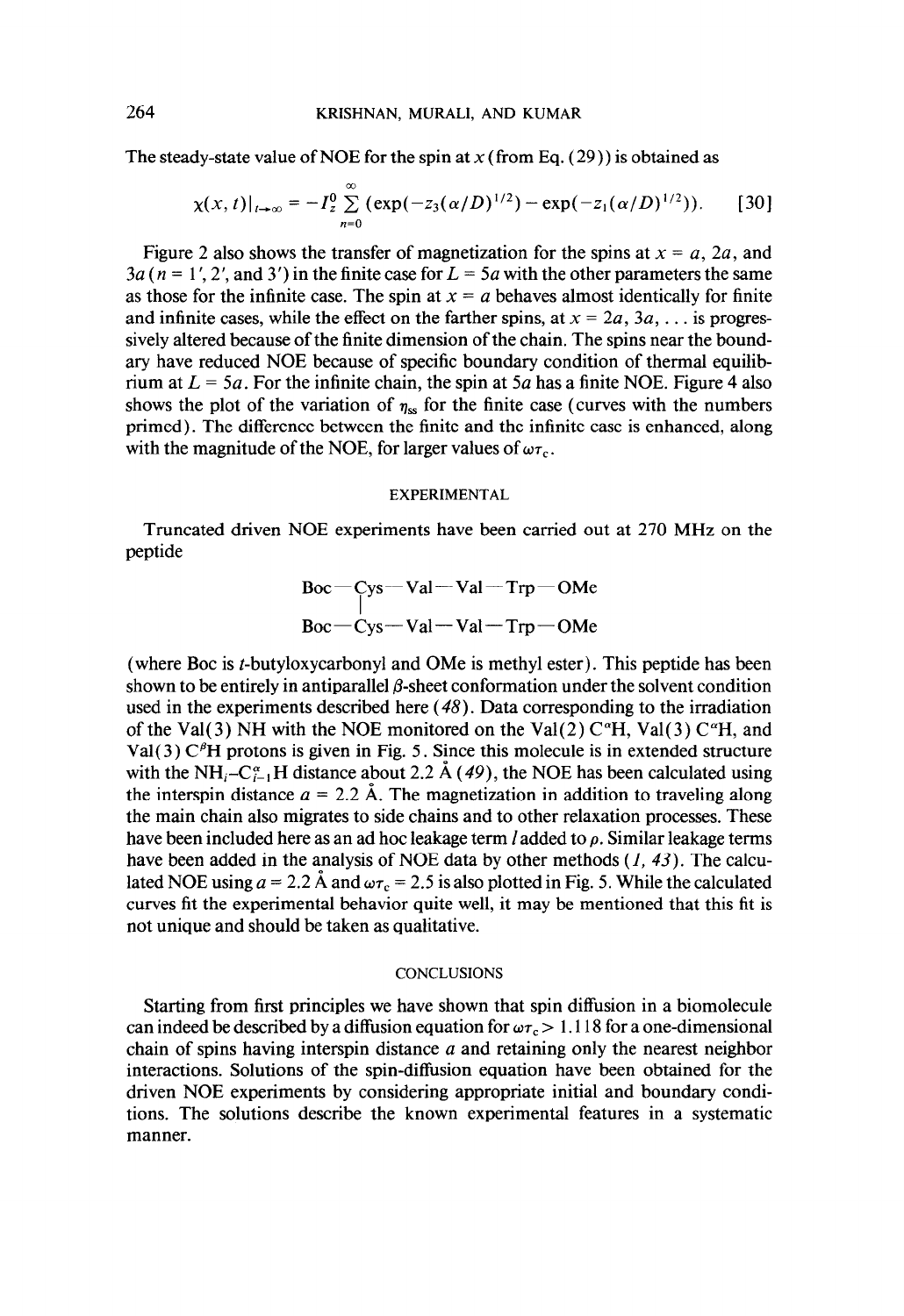

FIG. 5. Experimental and theoretical fit of the TOE experiment on an oligopeptide (Boc-Cys-Val-Val-Trp-OMe)<sub>2</sub> which has a correlation factor  $\omega \tau_c \sim 3$ , in 270 MHz. The transfer of NOE at these correlation factors is selective (Figs. 3 and 4). The Val(3) NH is irradiated and NOEs corresponding to antiparallel  $\beta$ sheet conformation of the molecule are observed. The infinite chain model is utilized for the theoretical fit with  $a = 2.2 \text{ Å}$  (characteristic NH<sub>i</sub>-C<sub>i-1</sub>H distance in antiparallel  $\beta$ -sheet conformation). ( $\Box$ ) NOE on Val(2) C<sup> $\alpha$ </sup>H,  $x = 2.2$  Å and  $l = 0.2$ , (+) NOE on Val(3) C $\alpha$ <sup>H</sup>,  $x = 2.8$  Å and  $l = 0.6$ , ( $\Diamond$ ) NOE on Val(3)  $C<sup>\beta</sup>H$ ,  $x = 3.6$  Å and  $I = 0.6$ , where l is the leakage relaxation factor and  $\omega \tau_c = 2.5$ .

The assumption of a one-dimensional chain of equidistant spins to describe spin diffusion in a biomolecule is not as unreasonable as it may appear at first. Most often in a polypeptide the magnetization does go from one spin to the next in the backbone, which is more or less a transfer along a one-dimensional chain. For example, in a helical structure the shortest distance between adjacent NH protons ( $NH_i-MH_{i+1}$ ) is between 2.5 and 2.8 A (49). Once the NH proton is disturbed, the dominant path for the migration of the magnetization is along the NH-NH chain in the helices. On the other hand, in extended structures the NH<sub>i</sub>-C<sub>i-1</sub>H distance is of the order of 2.2 A while the NH<sub>i</sub>-C<sub>i</sub>H distance is about 2.8 A. Here although the magnetization basically travels along a one-dimensional chain the interspin distance is not constant. Some amount of the magnetization also diffuses out to side chains where it finds either a blocked end or a sink such as a methyl group. These effects have not been included in this analysis explicitly and have been added in an ad hoc manner as a leakage term. As a next step, we propose to solve the spin-diffusion equation for the transient NOE case, to generalize it to a stochastic variation of interspin distance  $a$ , and to extend the equation to two or three dimensions.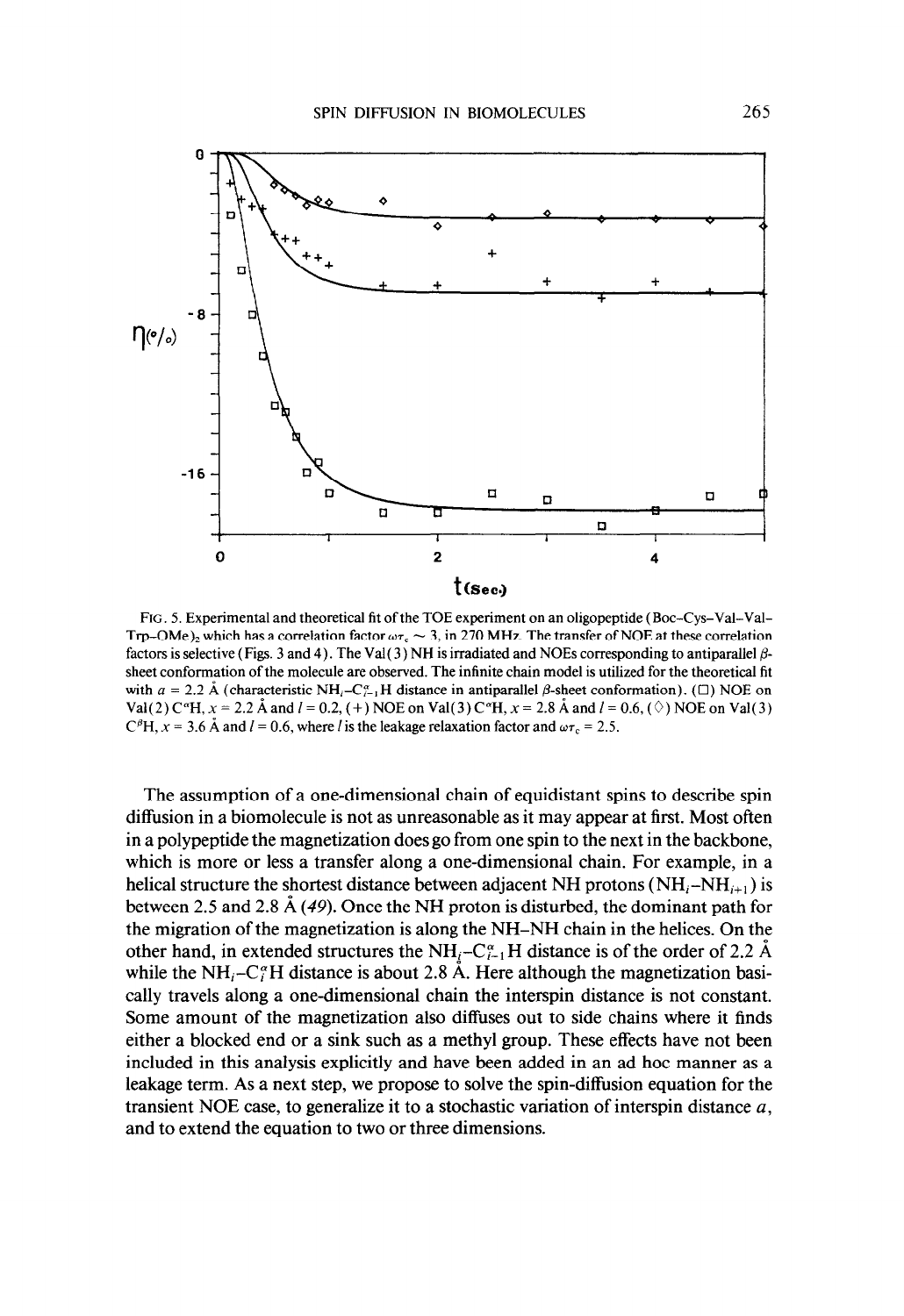# APPENDIX. DEFINITIONS AND PROPERTIES OF ERROR FUNCTION (44-46)

The error function and its complement are defined as

$$
\text{Erf}(z) = (2/\pi^{1/2}) \int_0^z e^{-y^2} dy
$$
\n
$$
\text{Erfc}(z) = (2/\pi^{1/2}) \int_z^\infty e^{-y^2} dy = 1 - \text{Erf}(z).
$$
\n[A1]

For negative arguments, one obtains

$$
Erf(-z) = -Erf(z)
$$

and

$$
Erfc(-z) = 1 + Erf(z). \qquad [A2]
$$

The limiting values of the Erf and Erfc are

$$
\begin{aligned}\n\text{Erf}(0) &= 0, & \text{Erfc}(0) &= 1 \\
\text{Erf}(\infty) &= 1, & \text{Erfc}(\infty) &= 0 \\
\text{Erf}(-\infty) &= -1, & \text{Erfc}(-\infty) &= 2.\n\end{aligned}
$$
\n
$$
\begin{aligned}\n\text{(A3)}\n\end{aligned}
$$

The error function under rational approximation (for  $0 \le z \le \infty$ ) is given by

$$
Erf(z) = 1 - (a_1v + a_2v^2 + a_3v^3 + a_4v^4 + a_5v^5)e^{-z^2} + \epsilon(z)
$$

with

$$
\nu = 1/(1 + \mu z), \qquad |\epsilon(z)| \le 1.5 \times 10^{-7}
$$
  
\n
$$
\mu = 0.3275911, \qquad a_1 = 0.254829592
$$
  
\n
$$
a_2 = -0.284496736, \qquad a_3 = 1.421413741
$$
  
\n
$$
a_4 = -1.453152027, \qquad a_5 = 1.061405429.
$$
 [A4]

Expression [A4] has been used for calculating the numerical values of  $Erf(z)$  and Erfc $(z)$  in the solutions described in the text.

#### ACKNOWLEDGMENTS

Discussions with Professors R. R. Ernst and K. Wiithrich during the initial stages are gratefully acknowledged. Thanks are due to Professor C. L. Khetrapal for perusal of the manuscript and Professor P. Balaram for the peptide sample. Use of the WH 270 NMR spectrometer of Sophisticated Instruments Facility, Bangalore, is also acknowledged. The work is partially supported through a grant by the Department of Science and Technology, India, and N.M. acknowledges the CSIR, India, for a SRF.

# REFERENCES

- I. J. H. NOCGLE AND R. E. SCHIRMER, "The Nuclear Overhauser Effect: Chemical Applications," Academic Press, New York, 1971.
- 2. K. WÜTHRICH, "NMR in Biological Research: Peptides and Proteins," North-Holland, Amsterdam, 1976.
- 3. K. WÜTHRICH, "NMR of Proteins and Nucleic Acids," Wiley, New York, 1986.